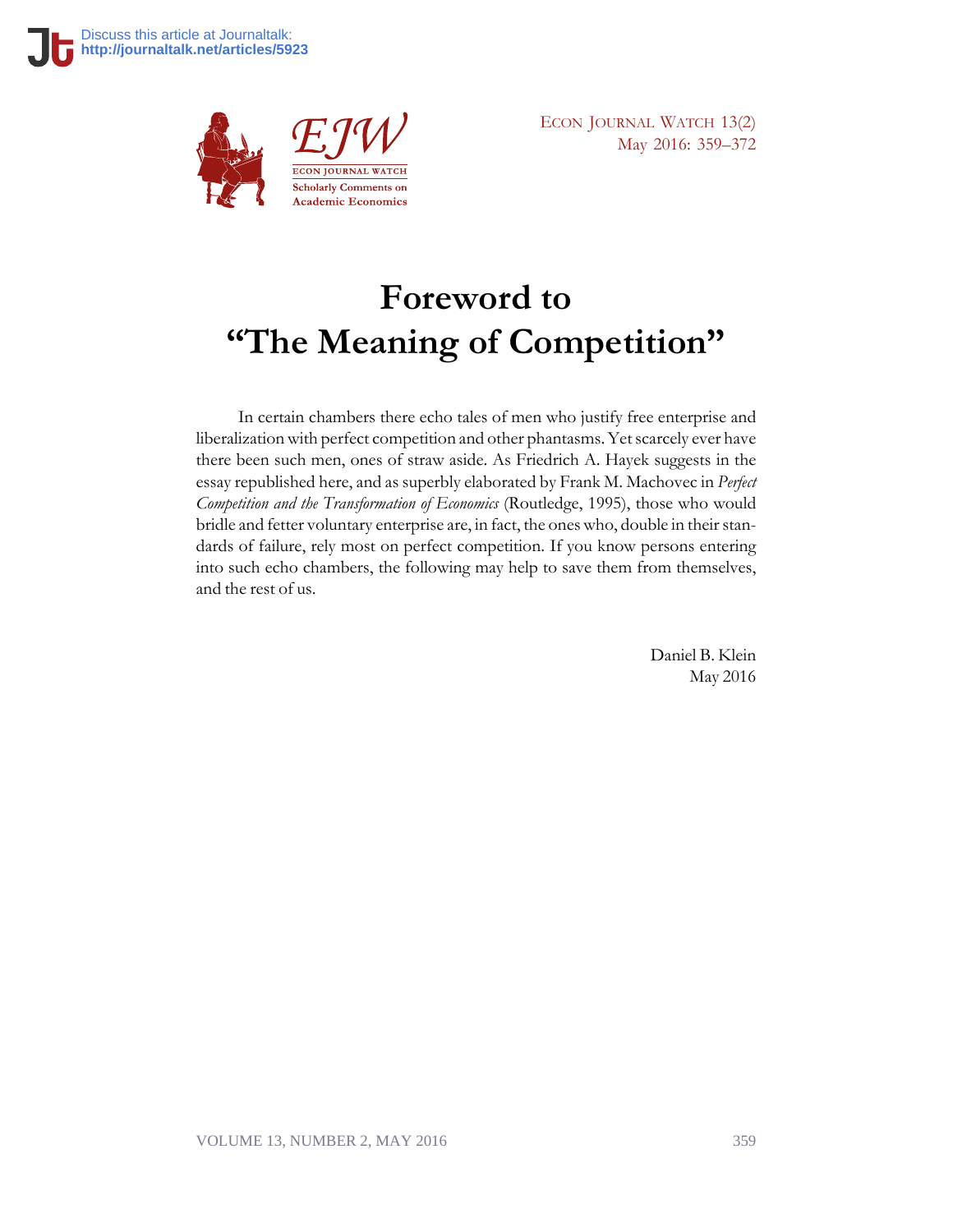# **The Meaning of Competition**\*

Friedrich A. Hayek

**LINK TO A[BSTRACT](https://econjwatch.org/1018)**

#### **I.**

There are signs of increasing awareness among economists that what they have been discussing in recent years under the name of 'competition' is not the same thing as what is thus called in ordinary language. But, although there have been some valiant attempts to bring discussion back to earth and to direct attention to the problems of real life, notably by J. M. Clark and Fritz Machlup, $^1$  the general view seems still to regard the conception of competition currently employed by economists as the significant one and to treat that of the businessman as an abuse. It appears to be generally held that the so-called theory of 'perfect competition' provides the appropriate model for judging the effectiveness of competition in real life and that, to the extent that real competition differs from that model, it is undesirable and even harmful.

For this attitude there seems to me to exist very little justification. I shall attempt to show that what the theory of perfect competition discusses has little claim to be called 'competition' at all and that its conclusions are of little use as guides to policy. The reason for this seems to me to be that this theory throughout assumes that state of affairs already to exist which, according to the truer view of the older theory, the process of competition tends to bring about (or to approximate) and that, if the state of affairs assumed by the theory of perfect competition

<sup>\*</sup> This essay reproduces the substance of the Stafford Little Lecture delivered at Princeton University on May 20, 1946. [This essay was published in F. A. Hayek, *Individualism and Economic Order* (Chicago: University of Chicago Press, 1948), pp. 92–106. For kind permission to republish the essay here, *Econ Journal Watch* thanks University of Chicago Press, publisher of *The Collected Works of F. A. Hayek,* and the editor of the *Collected Works*, Bruce Caldwell.]

<sup>1.</sup> J. M. Clark, "Toward a Concept of Workable Competition," *American Economic Review*, vol. 30, June 1940, pp. 241–56; Fritz Machlup, "Competition, Pliopoly, and Profit," *Economica*, n.s., vol. 9, February and May, 1942, pp. 1–23, 153–73.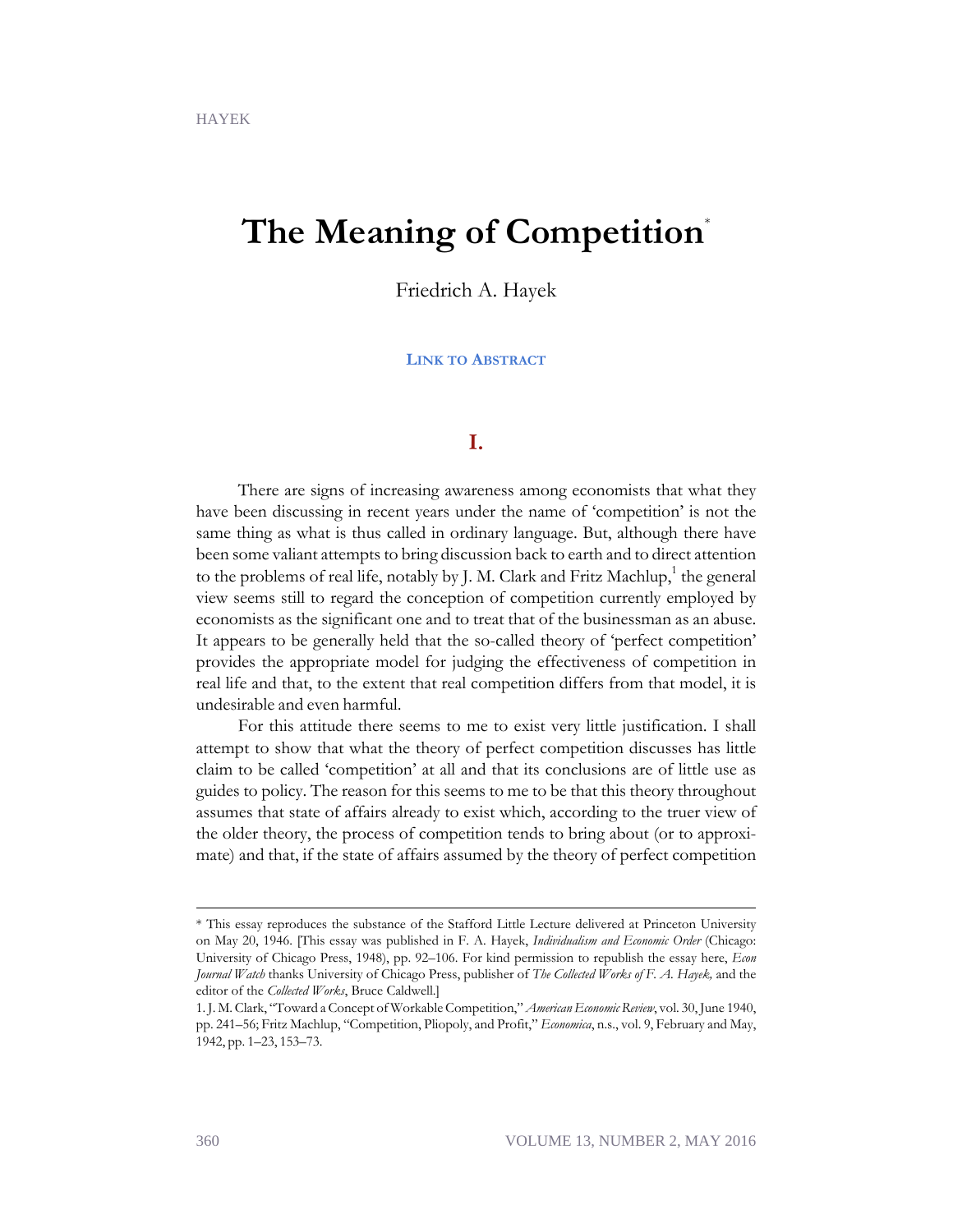ever existed, it would not only deprive of their scope all the activities which the verb 'to compete' describes but would make them virtually impossible.

If all this affected only the use of the word 'competition,' it would not matter a great deal. But it seems almost as if economists by this peculiar use of language were deceiving themselves into the belief that, in discussing 'competition,' they are saying something about the nature and significance of the process by which the state of affairs is brought about which they merely assume to exist. In fact, this moving force of economic life is left almost altogether undiscussed.

I do not wish to discuss here at any length the reasons which have led the theory of competition into this curious state. As I have suggested elsewhere in this volume, $^{2}$  the tautological method which is appropriate and indispensable for the analysis of individual action seems in this instance to have been illegitimately extended to problems in which we have to deal with a social process in which the decisions of many individuals influence one another and necessarily succeed one another in time. The economic calculus (or the Pure Logic of Choice) which deals with the first kind of problem consists of an apparatus of classification of possible human attitudes and provides us with a technique for describing the interrelations of the different parts of a single plan. Its conclusions are implicit in its assumptions: the desires and the knowledge of the facts, which are assumed to be simultaneously present to a single mind, determine a unique solution. The relations discussed in this type of analysis are logical relations, concerned solely with the conclusions which follow for the mind of the planning individual from the given premises.

When we deal, however, with a situation in which a number of persons are attempting to work out their separate plans, we can no longer assume that the data are the same for all the planning minds. The problem becomes one of how the 'data' of the different individuals on which they base their plans are adjusted to the objective facts of their environment (which includes the actions of the other people). Although in the solution of this type of problem we still must make use of our technique for rapidly working out the implications of a given set of data, we have now to deal not only with several separate sets of data of the different persons but also—and this is even more important—with a process which necessarily involves continuous changes in the data for the different individuals. As I have suggested before, the causal factor enters here in the form of the acquisition of new knowledge by the different individuals or of changes in their data brought about by the contacts between them.

The relevance of this for my present problem will appear when it is recalled that the modern theory of competition deals almost exclusively with a state of

<sup>2.</sup> See the essays "Economics and Knowledge" and "The Use of Knowledge in Society" [Hayek 1937; 1945].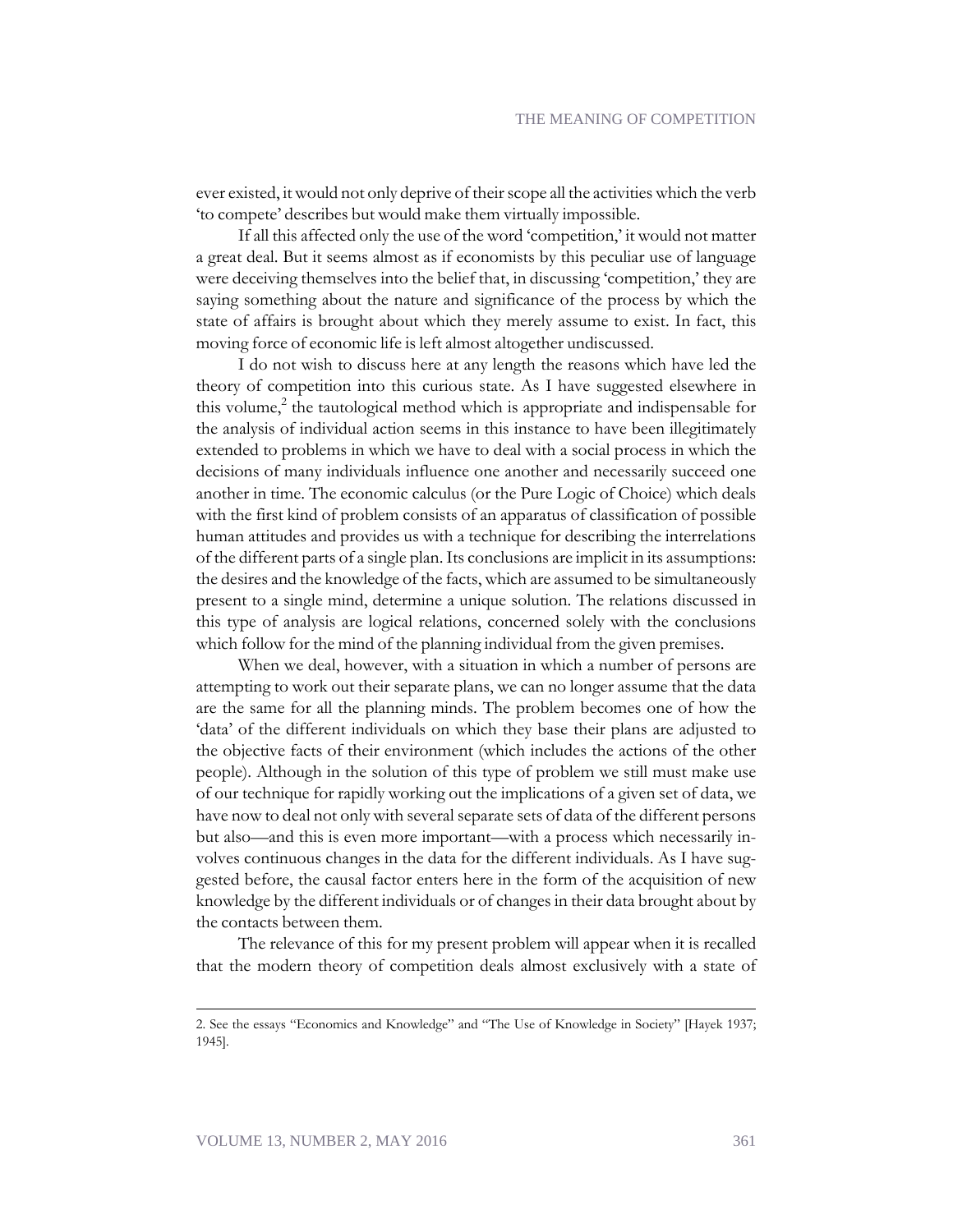what is called 'competitive equilibrium' in which it is assumed that the data for the different individuals are fully adjusted to each other, while the problem which requires explanation is the nature of the process by which the data are thus adjusted. In other words, the description of competitive equilibrium does not even attempt to say that, if we find such and such conditions, such and such consequences will follow, but confines itself to defining conditions in which its conclusions are already implicitly contained and which may conceivably exist but of which it does not tell us how they can ever be brought about. Or, to anticipate our main conclusion in a brief statement, competition is by its nature a dynamic process whose essential characteristics are assumed away by the assumptions underlying static analysis.

### **II.**

That the modern theory of competitive equilibrium *assumes* the situation to exist which a true explanation ought to account for as the effect of the competitive process is best shown by examining the familiar list of conditions found in any modern textbook. Most of these conditions, incidentally, not only underlie the analysis of 'perfect' competition but are equally assumed in the discussion of the various 'imperfect' or 'monopolistic' markets, which throughout assume certain unrealistic 'perfections.<sup>3</sup> For our immediate purpose, however, the theory of perfect competition will be the most instructive case to examine.

While different authors may state the list of essential conditions of perfect competition differently, the following is probably more than sufficiently comprehensive for our purpose, because, as we shall see, those conditions are not really independent of each other. According to the generally accepted view, perfect competition presupposes:

- 1. A homogeneous commodity offered and demanded by a large number of relatively small sellers or buyers, none of whom expects to exercise by his action a perceptible influence on price.
- 2. Free entry into the market and absence of other restraints on the movement of prices and resources.
- 3. Complete knowledge of the relevant factors on the part of all participants in the market.

<sup>3.</sup> Particularly the assumptions that *at all times* a uniform price must rule for a given commodity throughout the market and that sellers know the shape of the demand curve.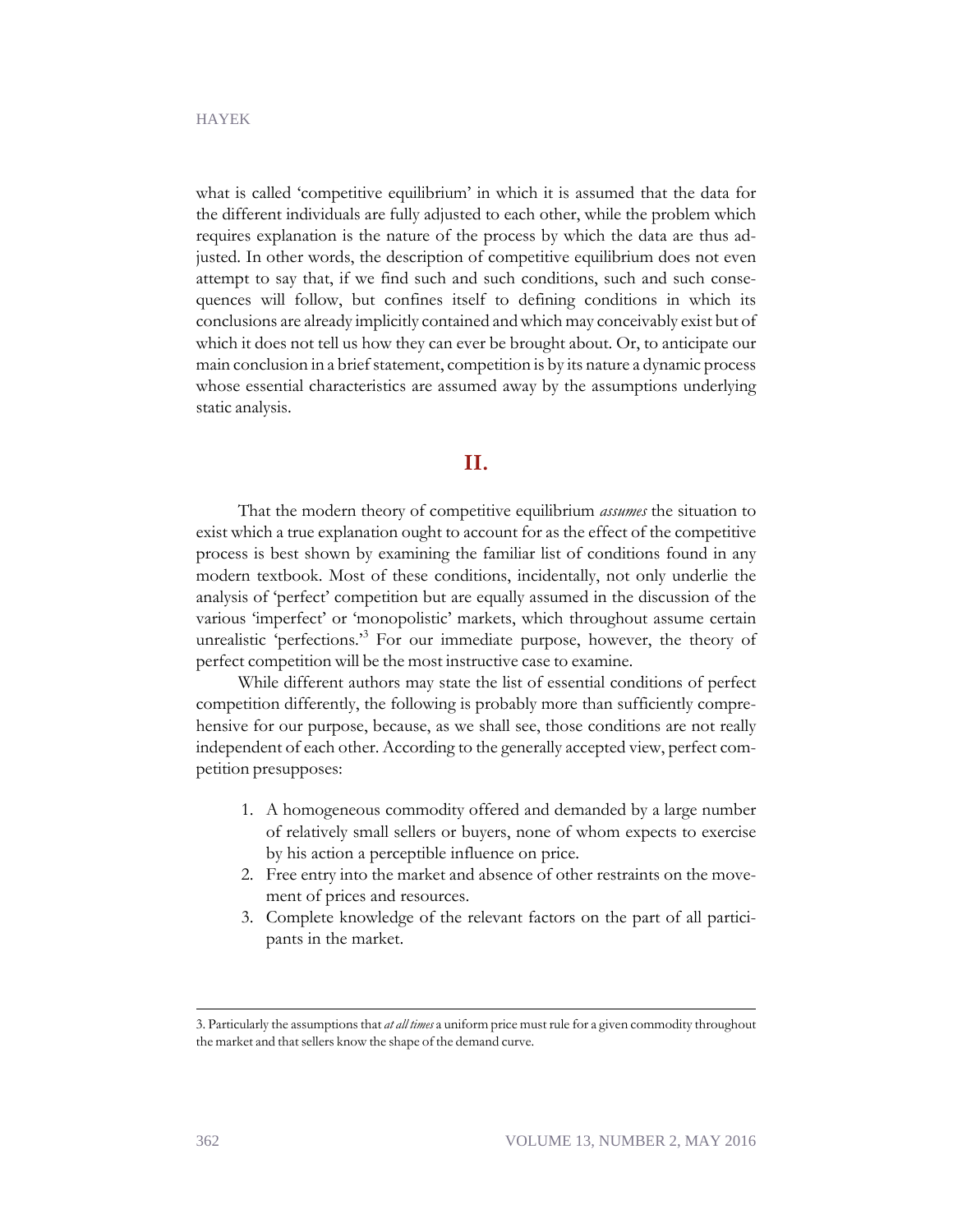We shall not ask at this stage precisely for what these conditions are required or what is implied if they are assumed to be given. But we must inquire a little further about their meaning, and in this respect it is the third condition which is the critical and obscure one. The standard can evidently not be perfect knowledge of everything affecting the market on the part of every person taking part in it. I shall here not go into the familiar paradox of the paralyzing effect really perfect knowledge and foresight would have on all action.<sup>4</sup> It will be obvious also that nothing is solved when we assume everybody to know everything and that the real problem is rather how it can be brought about that as much of the available knowledge as possible is used. This raises for a competitive society the question, not how we can 'find' the people who know best, but rather what institutional arrangements are necessary in order that the unknown persons who have knowledge specially suited to a particular task are most likely to be attracted to that task. But we must inquire a little further what sort of knowledge it is that is supposed to be in possession of the parties of the market.

If we consider the market for some kind of finished consumption goods and start with the position of its producers or sellers, we shall find, first, that they are assumed to know the lowest cost at which the commodity can be produced. Yet this knowledge which is assumed to be given to begin with is one of the main points where it is only through the process of competition that the facts will be discovered. This appears to me one of the most important of the points where the starting point of the theory of competitive equilibrium assumes away the main task which only the process of competition can solve. The position is somewhat similar with respect to the second point on which the producers are assumed to be fully informed: the wishes and desires of the consumers, including the kinds of goods and services which they demand and the prices they are willing to pay. These cannot properly be regarded as given facts but ought rather to be regarded as problems to be solved by the process of competition.

The same situation exists on the side of the consumers or buyers. Again the knowledge they are supposed to possess in a state of competitive equilibrium cannot be legitimately assumed to be at their command before the process of competition starts. Their knowledge of the alternatives before them is the result of what happens on the market, of such activities as advertising, etc.; and the whole organization of the market serves mainly the need of spreading the information on which the buyer is to act.

The peculiar nature of the assumptions from which the theory of competitive equilibrium starts stands out very clearly if we ask which of the activities that

<sup>4.</sup> See Oskar Morgenstern, "Vollkommene Voraussicht und wirtschaftliches Gleichgewicht," *Zeitschrift für Nationalökonomie*, vol. 6, August 1935, pp. 337–57.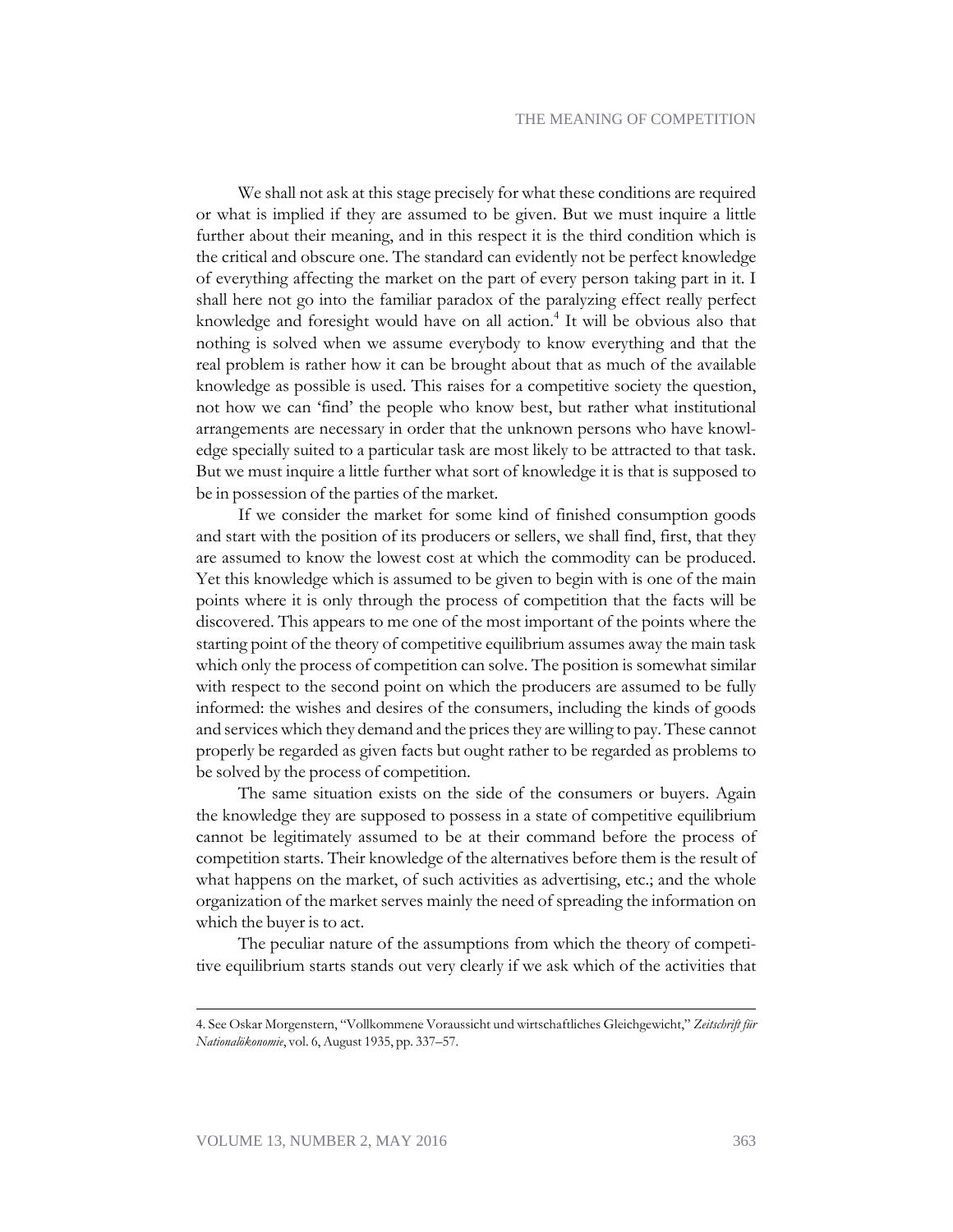are commonly designated by the verb 'to compete' would still be possible if those conditions were all satisfied. Perhaps it is worth recalling that, according to Dr. Johnson, competition is "the act of endeavouring to gain what another endeavours to gain at the same time." Now, how many of the devices adopted in ordinary life to that end would still be open to a seller in a market in which so-called 'perfect competition' prevails? I believe that the answer is exactly none. Advertising, undercutting, and improving ('differentiating') the goods or services produced are all excluded by definition—'perfect' competition means indeed the absence of all competitive activities.

Especially remarkable in this connection is the explicit and complete exclusion from the theory of perfect competition of all personal relationships existing between the parties.<sup>5</sup> In actual life the fact that our inadequate knowledge of the available commodities or services is made up for by our experience with the persons or firms supplying them—that competition is in a large measure competition for reputation or good will—is one of the most important facts which enables us to solve our daily problems. The function of competition is here precisely to teach us *who* will serve us well: which grocer or travel agency, which department store or hotel, which doctor or solicitor, we can expect to provide the most satisfactory solution for whatever particular personal problem we may have to face. Evidently in all these fields competition may be very intense, just because the services of the different persons or firms will never be exactly alike, and it will be owing to this competition that we are in a position to be served as well as we are. The reasons competition in this field is described as imperfect have indeed nothing to do with the competitive character of the activities of these people; it lies in the nature of the commodities or services themselves. If no two doctors are perfectly alike, this does not mean that the competition between them is less intense but merely that any degree of competition between them will not produce exactly those results which it would if their services were exactly alike. This is not a purely verbal point. The talk about the defects of competition when we are in fact talking about the necessary difference between commodities and services conceals a very real confusion and leads on occasion to absurd conclusions.

While on a first glance the assumption concerning the perfect knowledge possessed by the parties may seem the most startling and artificial of all those on which the theory of perfect competition is based, it may in fact be no more than a consequence of, and in part even justified by, another of the presuppositions on which it is founded. If, indeed, we start by assuming that a large number of people

<sup>5.</sup> Cf. G. J. Stigler, *The Theory of Price* (New York: Macmillan, 1946), p. 24: "Economic relationships are never perfectly competitive if they involve any personal relationships between economic units" (see also ibid., p. 226).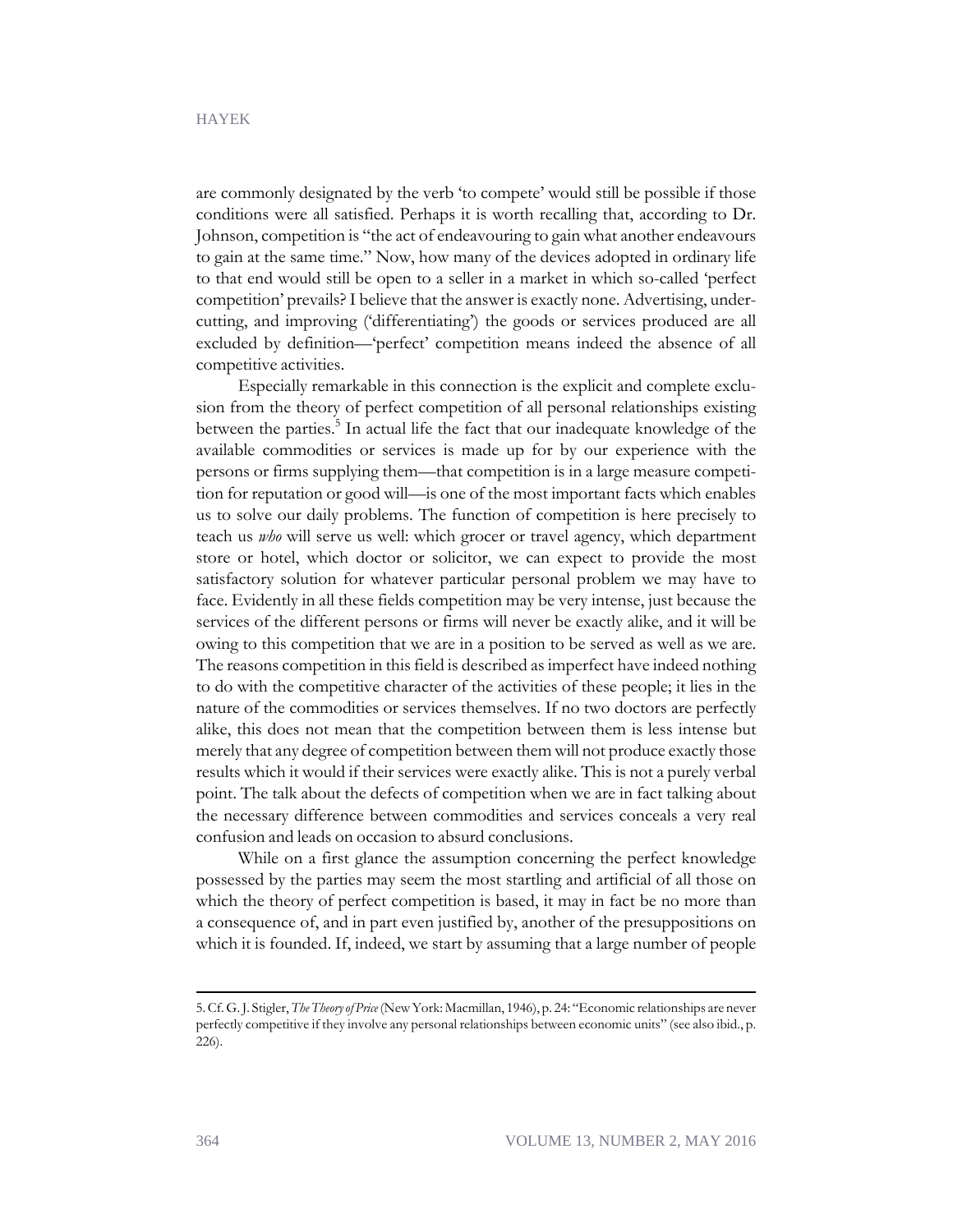are producing the same commodity and command the same objective facilities and opportunities for doing so, then indeed it might be made plausible (although this has, to my knowledge, never been attempted) that they will in time all be led to know most of the facts relevant for judging the market of that commodity. Not only will each producer by his experience learn the same facts as every other but also he will thus come to know what his fellows know and in consequence the elasticity of the demand for his own product. The condition where different manufacturers produce the identical product under identical conditions is in fact the most favorable for producing that state of knowledge among them which perfect competition requires. Perhaps this means no more than that the commodities can be identical in the sense in which it is alone relevant for our understanding human action only if people hold the same views about them, although it should also be possible to state a set of physical conditions which is favorable to all those who are concerned with a set of closely interrelated activities learning the facts relevant for their decisions.

However that be, it will be clear that the facts will not always be as favorable to this result as they are when many people are at least in a position to produce the same article. The conception of the economic system as divisible into distinct markets for separate commodities is after all very largely the product of the imagination of the economist and certainly is not the rule in the field of manufacture and of personal services, to which the discussion about competition so largely refers. In fact, it need hardly be said, no products of two producers are ever exactly alike, even if it were only because, as they leave his plant, they must be at different places. These differences are part of the facts which create our economic problem, and it is little help to answer it on the assumption that they are absent.

The belief in the advantages of perfect competition frequently leads enthusiasts even to argue that a more advantageous use of resources would be achieved if the existing variety of products were reduced by *compulsory* standardization. Now, there is undoubtedly much to be said in many fields for assisting standardization by agreed recommendations or standards which are to apply unless different requirements are explicitly stipulated in contracts. But this is something very different from the demands of those who believe that the variety of people's tastes should be disregarded and the constant experimentation with improvements should be suppressed in order to obtain the advantages of perfect competition. It would clearly not be an improvement to build all houses exactly alike in order to create a perfect market for houses, and the same is true of most other fields where differences between the individual products prevent competition from ever being perfect.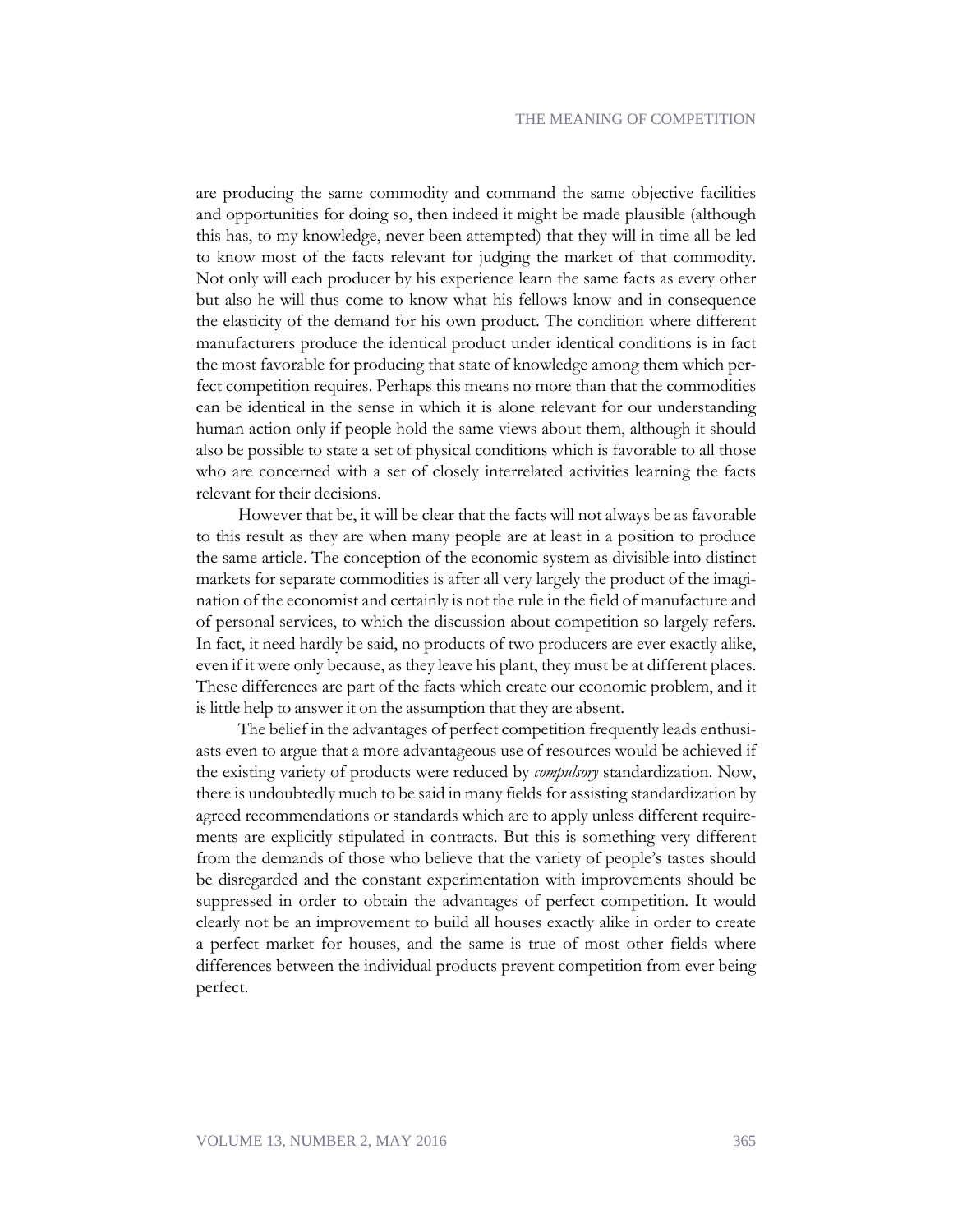#### **III.**

We shall probably learn more about the nature and significance of the competitive process if for a while we forget about the artificial assumptions underlying the theory of perfect competition and ask whether competition would be any less important if, for example, no two commodities were ever exactly alike. If it were not for the difficulty of the analysis of such a situation, it would be well worth while to consider in some detail the case where the different commodities could not be readily classed into distinct groups, but where we had to deal with a continuous range of close substitutes, every unit somewhat different from the other but without any marked break in the continuous range. The result of the analysis of competition in such a situation might in many respects be more relevant to the conditions of real life than those of the analysis of competition in a single industry producing a homogeneous commodity sharply differentiated from all others. Or, if the case where no two commodities are exactly alike be thought to be too extreme, we might at least turn to the case where no two producers produce exactly the same commodity, as is the rule not only with all personal services but also in the markets of many manufactured commodities, such as the markets for books or musical instruments.

For our present purpose I need not attempt anything like a complete analysis of such kinds of markets but shall merely ask what would be the role of competition in them. Although the result would, of course, within fairly wide margins be indeterminate, the market would still bring about a set of prices at which each commodity sold just cheap enough to outbid its potential close substitutes—and this in itself is no small thing when we consider the insurmountable difficulties of discovering even such a system of prices by any other method except that of trial and error in the market, with the individual participants gradually learning the relevant circumstances. It is true, of course, that in such a market correspondence between prices and marginal costs is to be expected only to the degree that elasticities of demand for the individual commodities approach the conditions assumed by the theory of perfect competition or that elasticities of substitution between the different commodities approach infinity. But the point is that in this case this standard of perfection as something desirable or to be aimed at is wholly irrelevant. The basis of comparison, on the grounds of which the achievement of competition ought to be judged, cannot be a situation which is different from the objective facts and which cannot be brought about by any known means. It ought to be the situation as it would exist if competition were prevented from operating.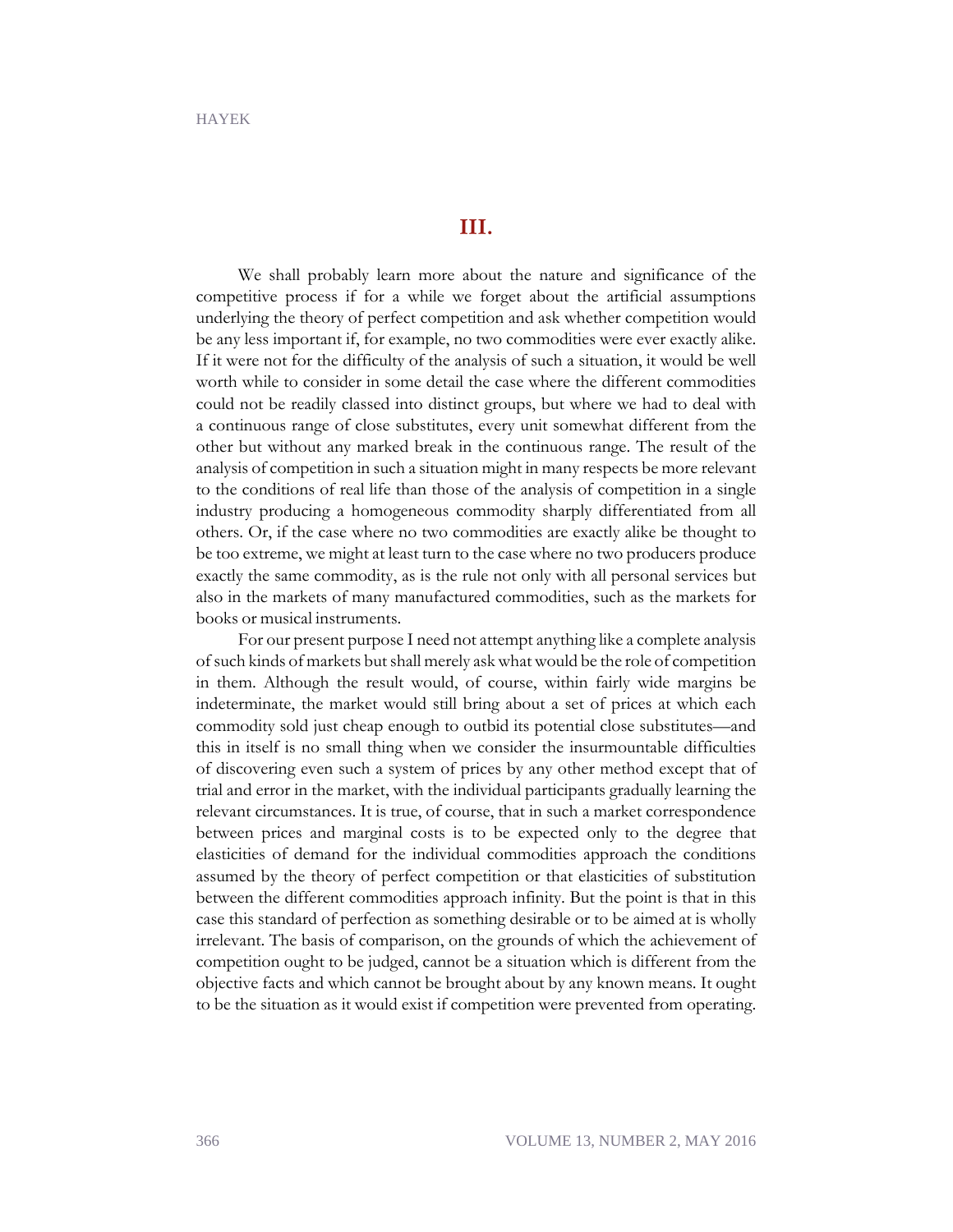Not the approach to an unachievable and meaningless ideal but the improvement upon the conditions that would exist without competition should be the test.

In such a situation how would conditions differ, if competition were 'free' in the traditional sense, from those which would exist if, for example, only people licensed by authority were allowed to produce particular things, or prices were fixed by authority, or both? Clearly there would be not only no likelihood that the different things would be produced by those who knew best how to do it and therefore could do it at lowest cost but also no likelihood that all those things would be produced at all which, if the consumers had the choice, they would like best. There would be little relationship between actual prices and the lowest cost at which somebody would be able to produce these commodities; indeed, the alternatives between which both producers and consumers would be in a position to choose, their data, would be altogether different from what they would be under competition.

The real problem in all this is not whether we will get *given* commodities or services at *given* marginal costs but mainly by what commodities and services the needs of the people can be most cheaply satisfied. The solution of the economic problem of society is in this respect always a voyage of exploration into the unknown, an attempt to discover new ways of doing things better than they have been done before. This must always remain so as long as there are any economic problems to be solved at all, because all economic problems are created by unforeseen changes which require adaptation. Only what we have not foreseen and provided for requires new decisions. If no such adaptations were required, if at any moment we knew that all change had stopped and things would forever go on exactly as they are now, there would be no more questions of the use of resources to be solved.

A person who possesses the exclusive knowledge or skill which enables him to reduce the cost of production of a commodity by 50 per cent still renders an enormous service to society if he enters its production and reduces its price by only 25 per cent—not only through that price reduction but also through his additional saving of cost. But it is only through competition that we can assume that these possible savings of cost will be achieved. Even if in each instance prices were only just low enough to keep out producers which do not enjoy these or other equivalent advantages, so that each commodity were produced as cheaply as possible, though many may be sold at prices considerably above costs, this would probably be a result which could not be achieved by any other method than that of letting competition operate.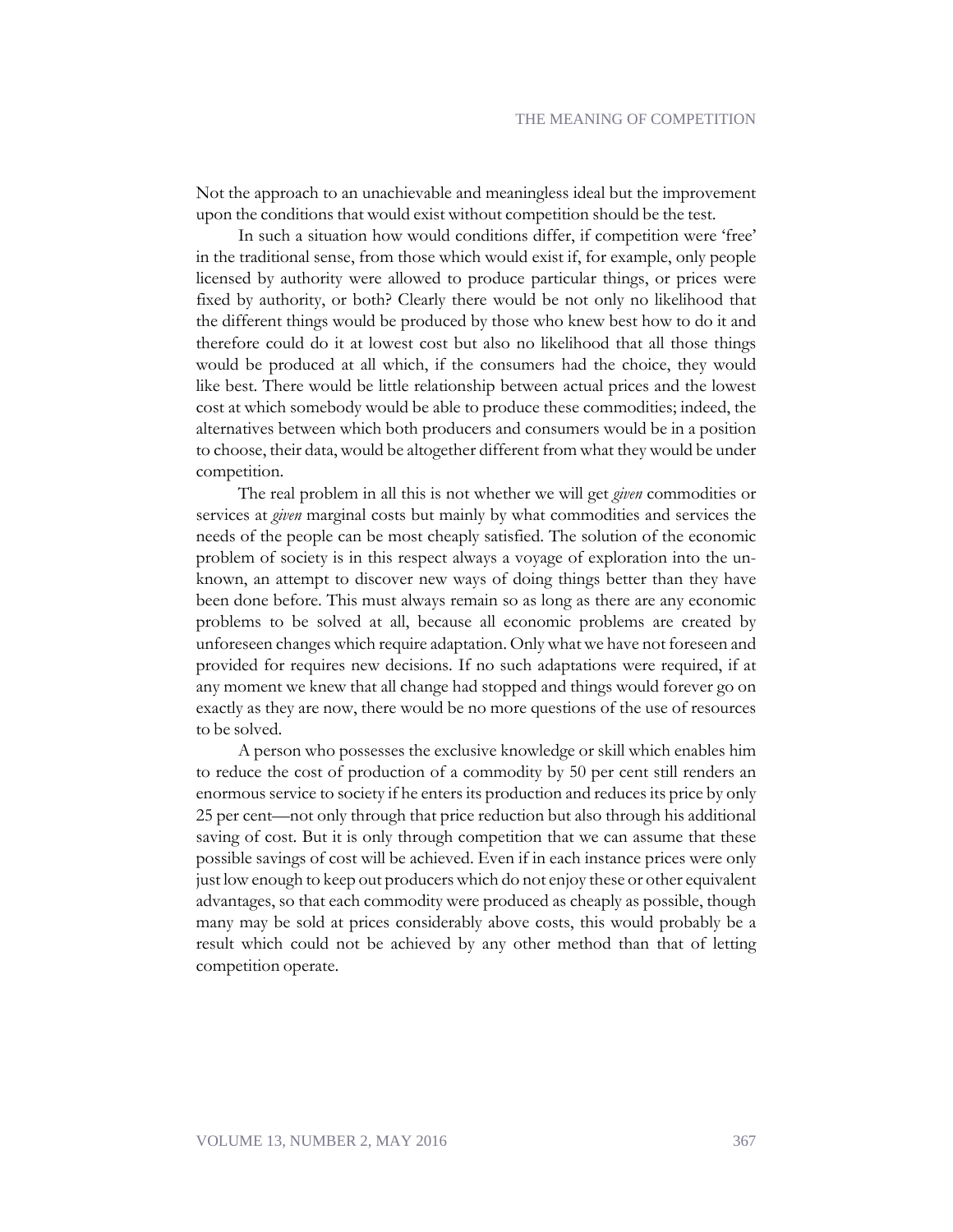#### **IV.**

That in conditions of real life the position even of any two producers is hardly ever the same is due to facts which the theory of perfect competition eliminates by its concentration on a long-term equilibrium which in an ever changing world can never be reached. At any given moment the equipment of a particular firm is always largely determined by historical accident, and the problem is that it should make the best use of the given equipment (including the acquired capacities of the members of its staff) and not what it should do if it were given unlimited time to adjust itself to constant conditions. For the problem of the best use of the given durable but exhaustible resources the long-term equilibrium price with which a theory discussing 'perfect' competition must be concerned is not only not relevant; the conclusions concerning policy to which preoccupation with this model leads are highly misleading and even dangerous. The idea that under 'perfect' competition prices should be equal to long-run costs often leads to the approval of such antisocial practices as the demand for an 'orderly competition' which will secure a fair return on capital and for the destruction of excess capacity. Enthusiasm for perfect competition in theory and the support of monopoly in practice are indeed surprisingly often found to live together.

This is, however, only one of the many points on which the neglect of the time element makes the theoretical picture of perfect competition so entirely remote from all that is relevant to an understanding of the process of competition. If we think of it, as we ought to, as a succession of events, it becomes even more obvious that in real life there will at any moment be as a rule only one producer who can manufacture a given article at the lowest cost and who may in fact sell below the cost of his next successful competitor, but who, while still trying to extend his market, will often be overtaken by somebody else, who in turn will be prevented from capturing the whole market by yet another, and so on. Such a market would clearly never be in a state of perfect competition, yet competition in it might not only be as intense as possible but would also be the essential factor in bringing about the fact that the article in question is supplied at any moment to the consumer as cheaply as this can be done by any known method.

When we compare an 'imperfect' market like this with a relatively 'perfect' market as that of, say, grain, we shall now be in a better position to bring out the distinction which has been underlying this whole discussion—the distinction between the underlying objective facts of a situation which cannot be altered by human activity and the nature of the competitive activities by which men adjust themselves to the situation. Where, as in the latter case, we have a highly organized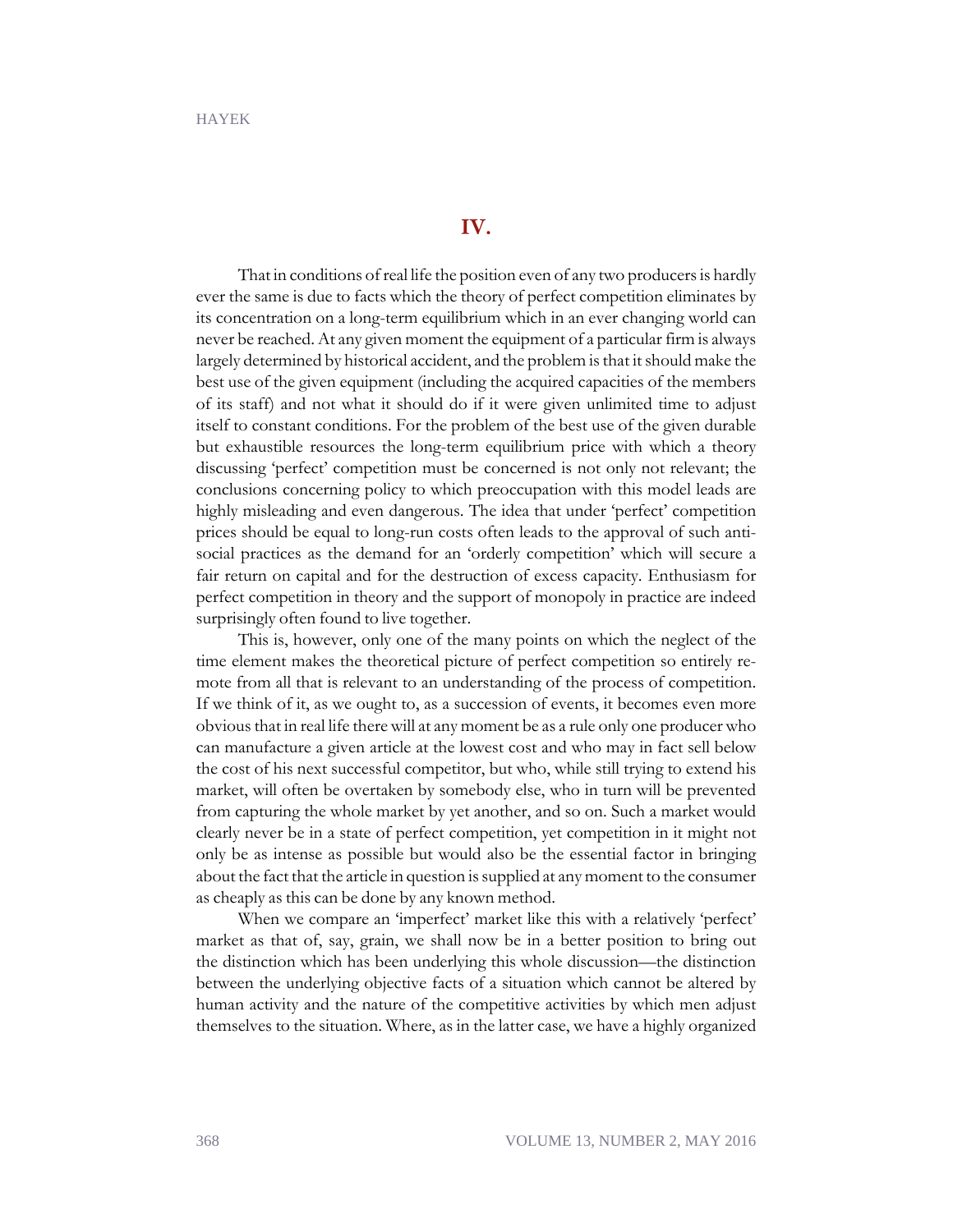market of a fully standardized commodity produced by many producers, there is little need or scope for competitive activities because the situation is such that the conditions which these activities might bring about are already satisfied to begin with. The best ways of producing the commodity, its character and uses, are most of the time known to nearly the same degree to all members of the market. The knowledge of any important change spreads so rapidly and the adaptation to it is so soon effected that we usually simply disregard what happens during these short transition periods and confine ourselves to comparing the two states of near-equilibrium which exist before and after them. But it is during this short and neglected interval that the forces of competition operate and become visible, and it is the events during this interval which we must study if we are to 'explain' the equilibrium which follows it.

It is only in a market where adaptation is slow compared with the rate of change that the process of competition is in continuous operation. And though the reason why adaptation is slow *may* be that competition is weak, e.g., because there are special obstacles to entry into the trade, or because of some other factors of the character of natural monopolies, slow adaptation does by no means necessarily mean weak competition. When the variety of near-substitutes is great and rapidly changing, where it takes a long time to find out about the relative merits of the available alternatives, or where the need for a whole class of goods or services occurs only discontinuously at irregular intervals, the adjustment must be slow even if competition is strong and active.

The confusion between the objective facts of the situation and the character of the human responses to it tends to conceal from us the important fact that competition is the more important the more complex or 'imperfect' are the objective conditions in which it has to operate. Indeed, far from competition being beneficial only when it is 'perfect,' I am inclined to argue that the need for competition is nowhere greater than in fields in which the nature of the commodities or services makes it impossible that it ever should create a perfect market in the theoretical sense. The inevitable actual imperfections of competition are as little an argument against competition as the difficulties of achieving a perfect solution of any other task are an argument against attempting to solve it at all, or as little as imperfect health is an argument against health.

In conditions where we can never have many people offering the same homogeneous product or service, because of the ever changing character of our needs and our knowledge, or of the infinite variety of human skills and capacities, the ideal state cannot be one requiring an identical character of large numbers of such products and services. The economic problem is a problem of making the best use of what resources we have, and not one of what we should do if the situation were different from what it actually is. There is no sense in talking of a use of re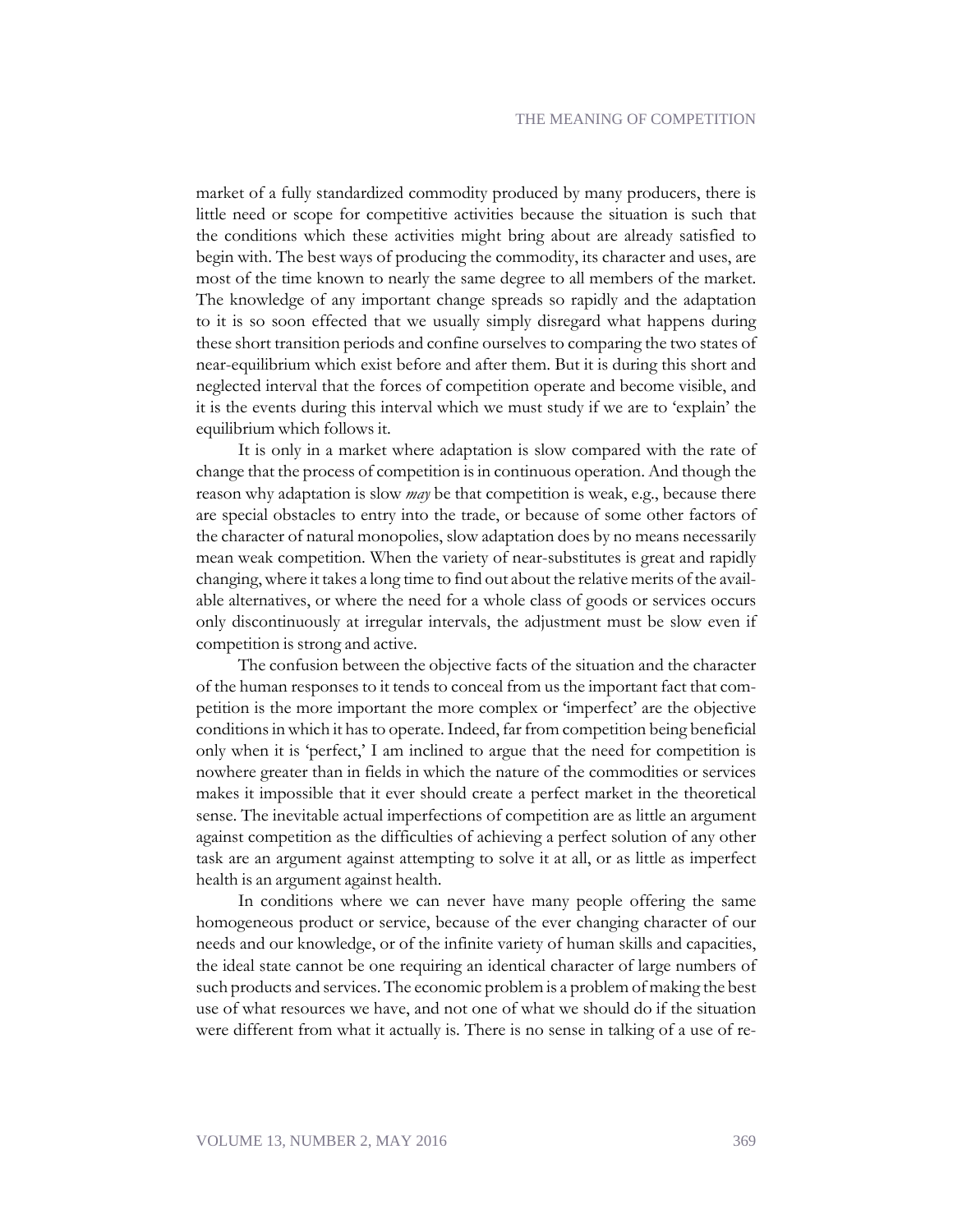sources 'as if' a perfect market existed, if this means that the resources would have to be different from what they are, or in discussing what somebody with perfect knowledge would do if our task must be to make the best use of the knowledge the existing people have.

#### **V.**

The argument in favor of competition does not rest on the conditions that would exist if it were perfect. Although, where the objective facts would make it possible for competition to approach perfection, this would also secure the most effective use of resources, and, although there is therefore every case for removing human obstacles to competition, this does not mean that competition does not also bring about as effective a use of resources as can be brought about by any known means where in the nature of the case it must be imperfect. Even where free entry will secure no more than that at any one moment all the goods and services for which there would be an effective demand if they were available are in fact produced at the least current<sup>6</sup> expenditure of resources at which, in the given historical situation, they can be produced, even though the price the consumer is made to pay for them is considerably higher and only just below the cost of the next best way in which his need could be satisfied, this, I submit, is more than we can expect from any other known system. The decisive point is still the elementary one that it is most unlikely that, without artificial obstacles which government activity either creates or can remove, any commodity or service will for any length of time be available only at a price at which outsiders could expect a more than normal profit if they entered the field.

The practical lesson of all this, I think, is that we should worry much less about whether competition in a given case is perfect and worry much more whether there is competition at all. What our theoretical models of separate industries conceal is that in practice a much bigger gulf divides competition from no competition than perfect from imperfect competition. Yet the current tendency in discussion is to be intolerant about the imperfections and to be silent about the prevention of competition. We can probably still learn more about the real significance of competition by studying the results which regularly occur where competition is deliberately suppressed than by concentrating on the shortcomings of actual competition compared with an ideal which is irrelevant for the given facts. I say advisedly "where competition is deliberately suppressed" and not merely "where it is absent," because its main effects are usually operating, even if more slowly,

<sup>6. &#</sup>x27;Current' cost in this connection excludes all true bygones but includes, of course, 'user cost.'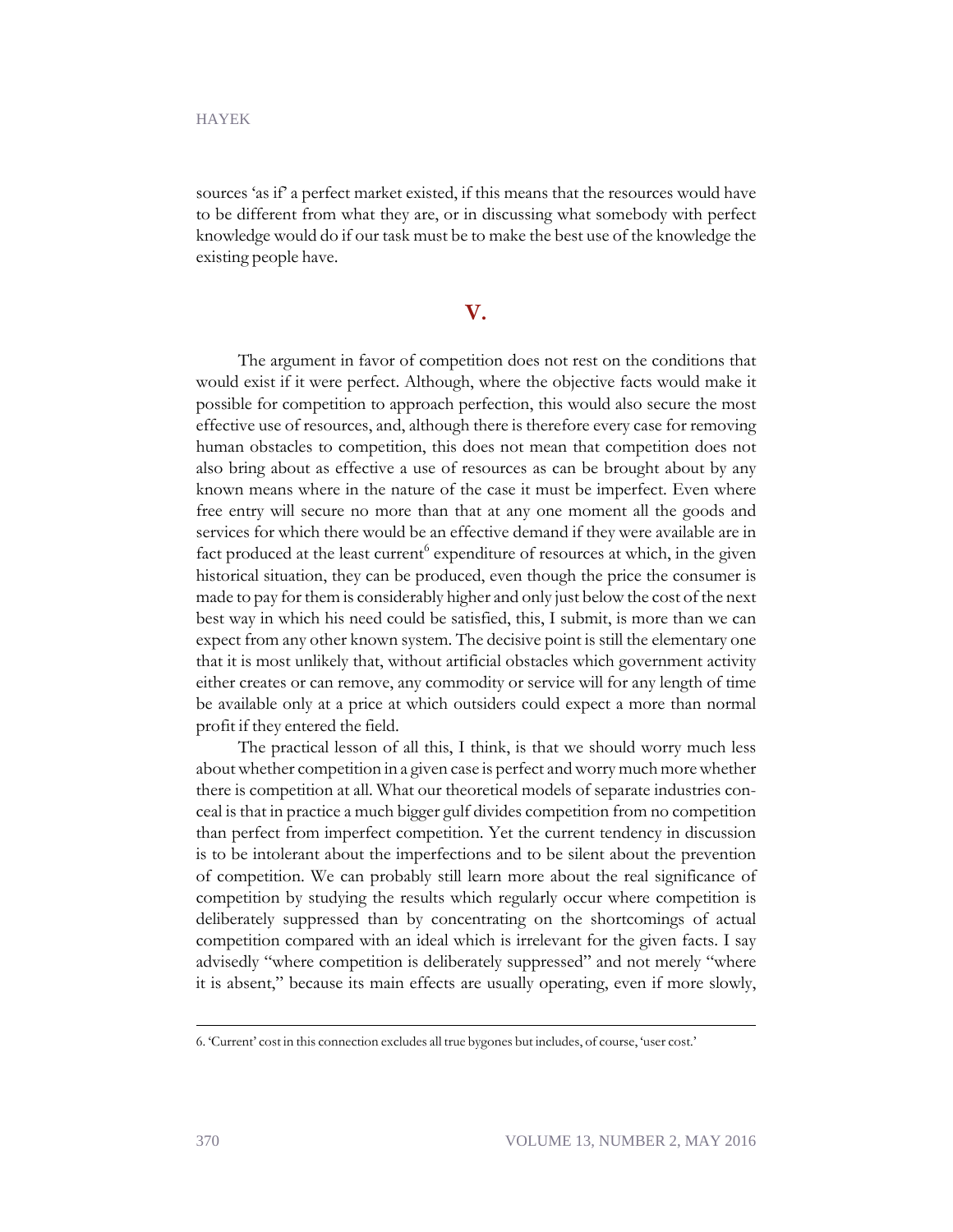so long as it is not outright suppressed with the assistance or the tolerance of the state. The evils which experience has shown to be the regular consequence of a suppression of competition are on a different plane from those which the imperfections of competition may cause. Much more serious than the fact that prices may not correspond to marginal cost is the fact that, with an entrenched monopoly, costs are likely to be much higher than is necessary. A monopoly based on superior efficiency, on the other hand, does comparatively little harm so long as it is assured that it will disappear as soon as anyone else becomes more efficient in providing satisfaction to the consumers.

In conclusion I want for a moment to go back to the point from which I started and restate the most important conclusion in a more general form. Competition is essentially a process of the formation of opinion: by spreading information, it creates that unity and coherence of the economic system which we presuppose when we think of it as one market. It creates the views people have about what is best and cheapest, and it is because of it that people know at least as much about possibilities and opportunities as they in fact do. It is thus a process which involves a continuous change in the data and whose significance must therefore be completely missed by any theory which treats these data as constant.

#### **References**

- **Clark, J. M**. 1940. Toward a Concept of Workable Competition. *American Economic Review* 30: 241–256.
- **Hayek, Friedrich A**. 2014 [1937]. Economics and Knowledge. In *The Market and Other Orders* (*The Collected Works of F. A. Hayek*, vol. XV), ed. Bruce Caldwell, 57–77. Chicago: University of Chicago Press.
- **Hayek, Friedrich A**. 2014 [1945]. The Use of Knowledge in Society. In *The Market and Other Orders* (*The Collected Works of F. A. Hayek*, vol. XV), ed. Bruce Caldwell, 93–104. Chicago: University of Chicago Press.
- **Machlup, Fritz**. 1942. Competition, Pliopoly and Profit. *Economica* 9(33): 1–23 and 9(34): 153–173.
- **Morgenstern, Oskar**. 1935. Vollkommene Voraussicht und wirtschaftliches Gleichgewicht. *Zeitschrift für Nationalökonomie* 6(3): 337–357.
- **Stigler, George J**. 1946. *The Theory of Price*. New York: Macmillan.